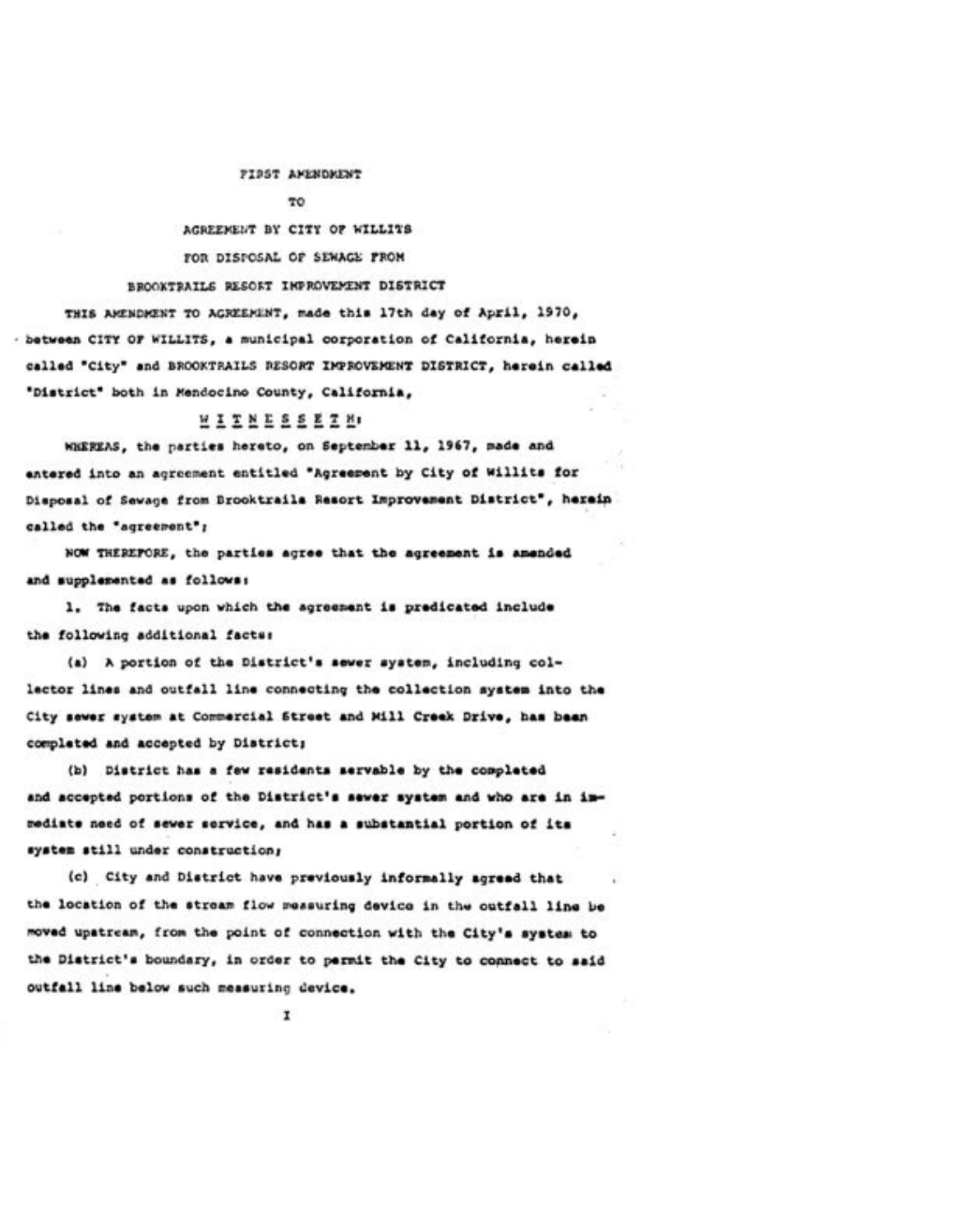agreement as to the pro-rata share of maintenance and repair is reached with the District.

2. The following is added to Section 4, "District Collection System<sup>\*</sup>:

District shall block off from flow into City's plant of any water, waste or matter accumulating in those portions of the collection system which shall not have been accepted by District as complete, and in those portions which shall have been completed and accepted but which are not then required for service of residents and within which the infiltration is known by the District to be excessive. District shall take prompt action to remedy excessive infiltration in those portions which shall have been completed and accepted and which are required to serve residents desiring service.

3. The following is added to Section 5, "District Outfall":

The portion of said outfall main from the measuring device at the District's boundary to the connection into the City's system shall be re-tested for excessive infiltration within two weeks of the date of this amendment. Said re-test shall be a water test, shall include manholes, and shall be conducted by District using standard testing procedures for measuring infiltration. City shall be given notice of and an opportunity to observe the conduct of the test. Any excessive infiltration shall be promptly remedied by District.

4. The edition of the Uniform Plumbing Code which shall be used in determining the fixture units forming the basis for charges, as

thing to hold at the threaten are  $i_1$  string in hootion i, timility resulte at a  $-1$  ,  $-1$  ,  $-1$  ,  $-1$  ,  $-1$ edition.

5. The following additional section is added:

Х

7.A. Minimum Monthly Charge

District will pay City, on the first day of each calendar month, commencing with the first day of the month following the receipt of District sewage in the City system, a minimum monthly amount of \$100.00, which amount shall be in lieu of the service charge psyable pursuant to Section 7, "Monthly Service Charge", for those months in which the service charge payable pursuant to such section would be less than \$100.00